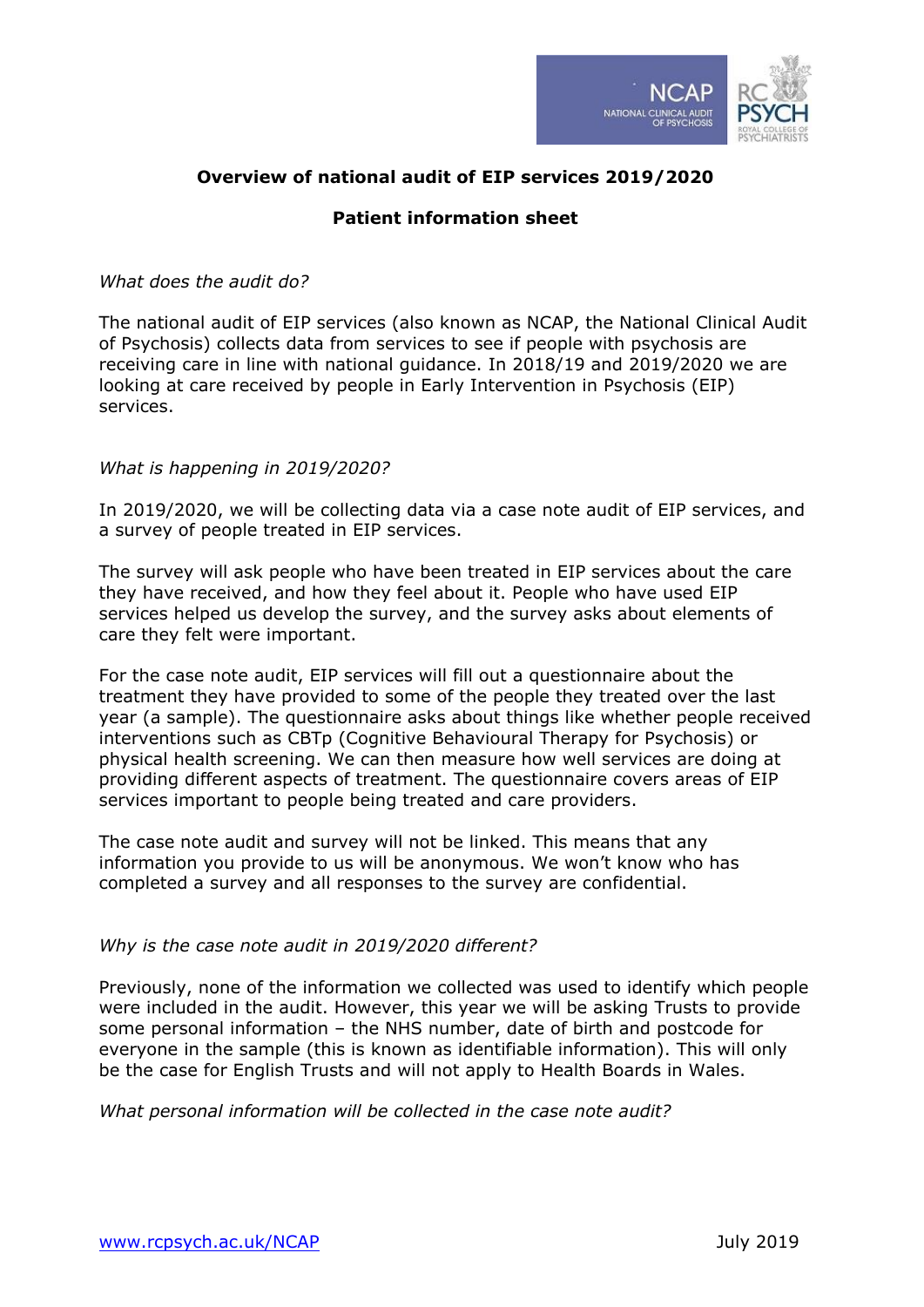

We will be collecting the NHS number, date of birth and postcode for everyone in the case note audit. We will not be collecting names or full addresses. We will ensure this information remains confidential and is kept securely.

The survey does not ask for any identifiable information and is completely anonymous.

#### *Why will personal information be obtained?*

Trusts submit data to NHS Digital each month on the care they provide to each patient. This includes information about the treatment provided by EIP services, which are the same data we collect in the case-note audit.

Collecting personal information will allow us to compare the data we collect with the data that Trusts in England submit directly to NHS Digital. You can find out more about these data from [NHS Digital.](https://digital.nhs.uk/data-and-information/data-collections-and-data-sets/data-sets/mental-health-services-data-set)

This is important as in future years of the audit we would like to stop collecting data ourselves and use the NHS Digital data instead. This will reduce the work for services of taking part in the audit and leave them more time to care for people.

#### *Longer-term outcomes*

We would also like to be able to look at what other services people use in the future (for example inpatient or emergency medical services). Looking at what care people received and what other NHS services they use will help us find out how treatment provided by EIP services affects people's health. This means that we will know more about how effective interventions are such as talking treatments or physical health screening.

#### *Have plans for collecting this information been approved?*

We need to have special permission to collect identifiable data without asking each person for their consent. This is known as Section 251 approval and gives Trusts the legal permission to provide this information.

In order to get Section 251 approval, we have to prove that we will look after and store these data carefully. We must also show that using identifiable information is the only way to carry out this work. It must also help improve patient care. We can only collect identifiable data if we get this approval. You can find out more about Section 251 approval from the [NHS Health Research Authority.](https://www.hra.nhs.uk/about-us/committees-and-services/confidentiality-advisory-group/)

We take our responsibility towards safeguarding data seriously. We will ensure identifiable data are kept confidential and secure.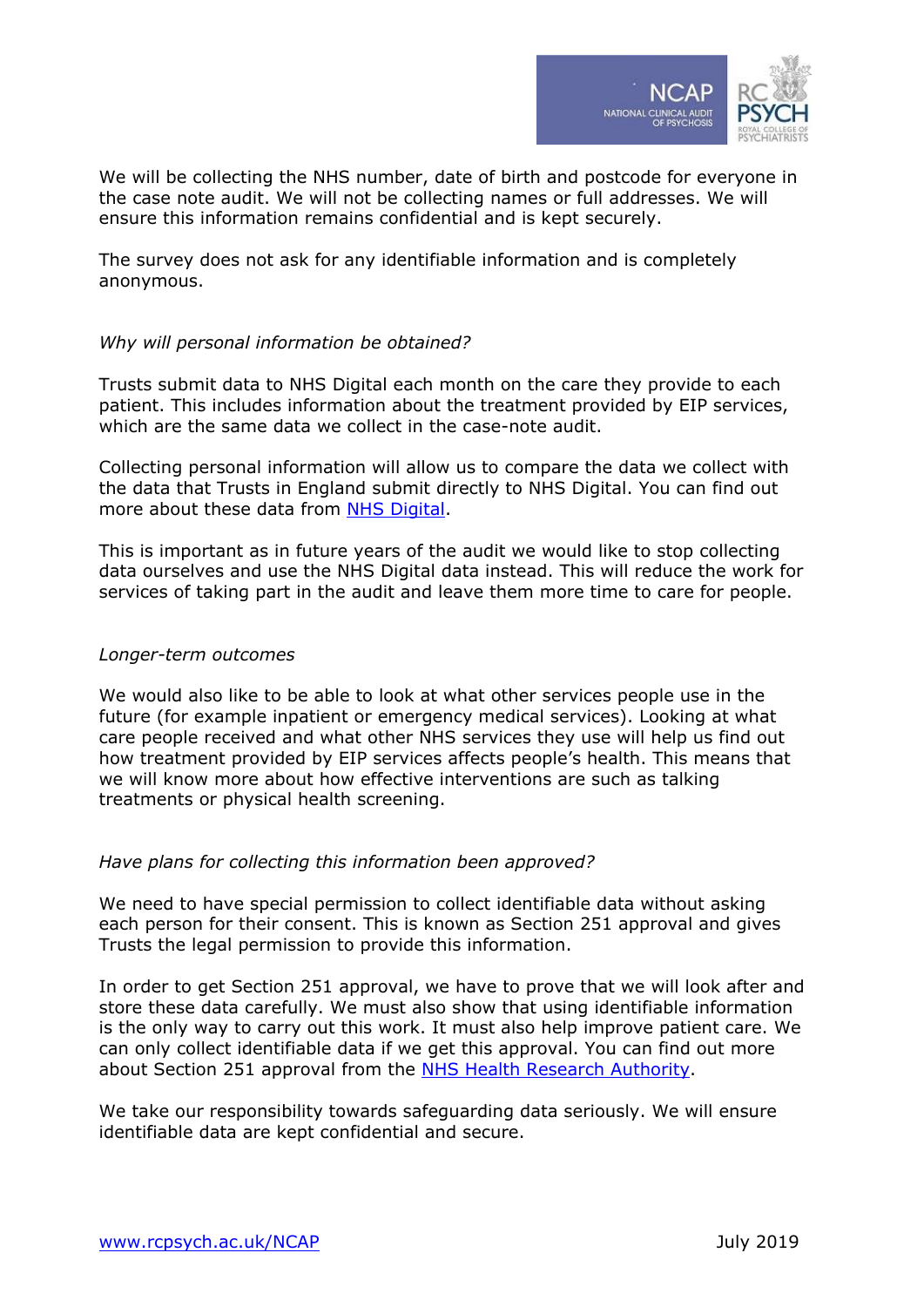

## *What can I find out about my rights in relation to this audit?*

You can find out more about how we look after data and your rights in our privacy [notice.](https://www.rcpsych.ac.uk/about-us/data-protection) This explains in more detail what data we hold, how we look after it and what we do with it.

#### *When is the audit taking place?*

The survey will be sent out to people who have been treated in EIP services by Trusts and Health Boards in July 2019.

Trusts and Health Boards will collect data for the case note audit in October 2019 and submit the data online in November 2019.

#### *Who will take part?*

A random selection of people will be chosen to take part in the survey, and the case-note audit. If you have been treated by an EIP service in the last year, it is possible that you may be contacted by your Team and invited to take part in the survey. The data from the survey and case-note audit won't be linked. This means that we can't match the responses from the survey to any data from the case note audit and will not be able to identify who completes the questionnaire.

If you are sent a survey, it will include information on how to complete it. It will also give the number for a helpline, run by Rethink Mental Illness.

#### *What happens if I don't want my information to be used?*

If you receive a survey and you don't want to take part, then you don't have to fill it out. Your team will not know if you choose to complete it or not, and it will not affect your care in any way.

If you don't want to be included in the case note audit, you can choose to opt-out. Opting out of the audit will not affect the care that you receive. To opt out, please [contact us](https://www.rcpsych.ac.uk/improving-care/ccqi/national-clinical-audits/national-clinical-audit-of-psychosis/about-ncap) and let us know. We will need to ask for your date of birth, your postcode, your NHS number (if you know it), and the EIP team you are being treated by. If it's before  $1<sup>st</sup>$  December 2019, we may have to ask you to contact your Trust/organisation to opt-out. You can find more information about this via the opt-out poster on our [website.](http://www.rcpsych.ac.uk/NCAP)

#### *How can I find the results?*

We will produce a report with the results of the audit which will be published in Summer 2020. This will let you know how your local Trust or Health Board is doing. It will also help the Government understand how EIP services are working